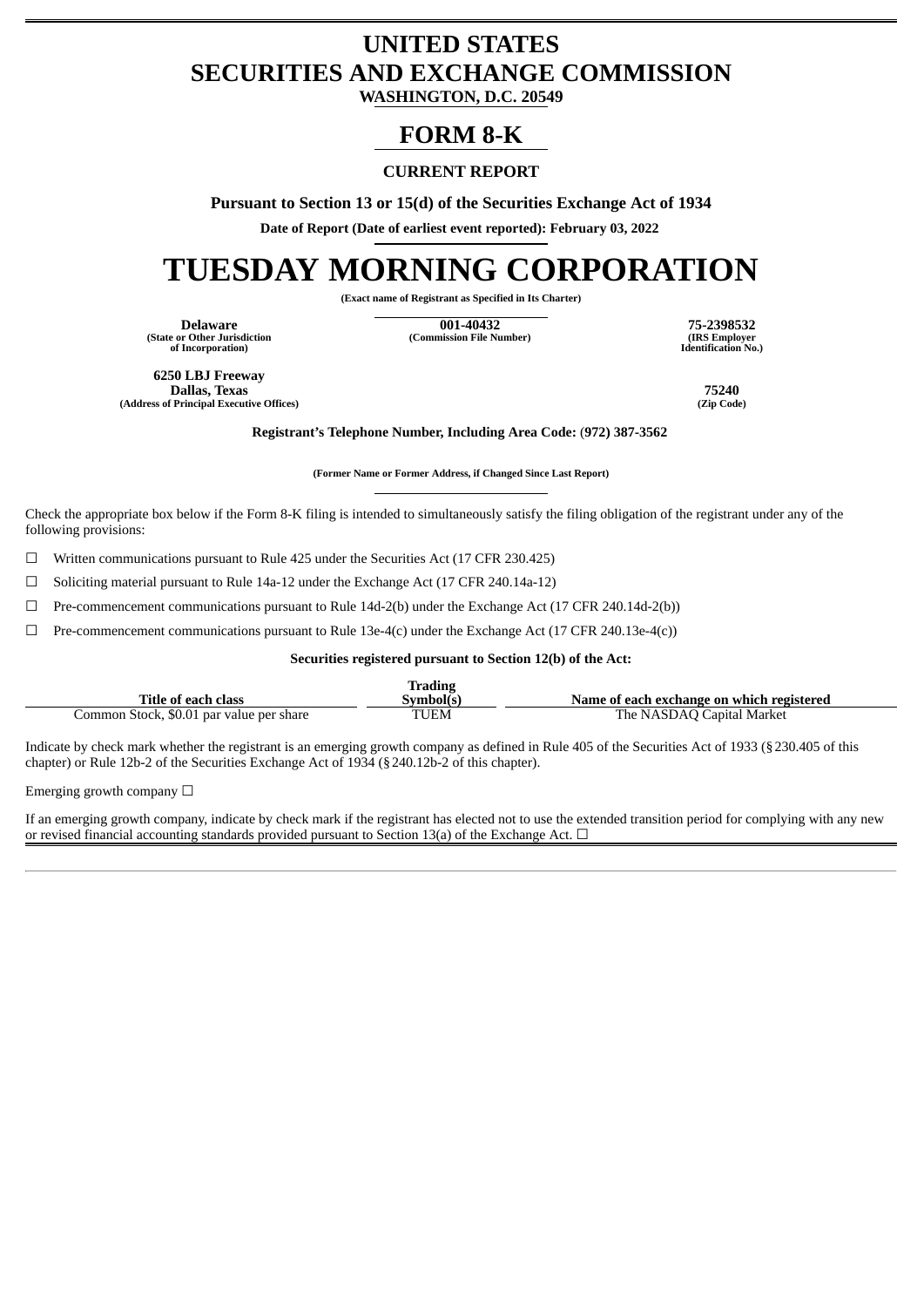#### **Item 2.02 Results of Operations and Financial Condition.**

On February 3, 2022, Tuesday Morning Corporation, a Delaware corporation (the "Company"), issued a press release announcing its financial results for the second fiscal quarter ended December 31, 2021.

The information furnished in this Item 2.02—"Results of Operations and Financial Condition" of this Current Report on Form 8-K and the press release attached hereto as Exhibit 99.1 shall not be deemed "filed" for the purposes of Section 18 of the Securities Exchange Act of 1934, as amended, or otherwise subject to the liabilities of such section, and shall not be deemed to be incorporated by reference into the filings of the Company under the Securities Act of 1933, as amended, or the Securities Exchange Act of 1934, as amended.

#### **Item 9.01 Financial Statements and Exhibits.**

**(d) Exhibits**

Exhibit Number<br>
Exhibit 99.1 Press Releas

[Exhibit](#page-3-0) 99.1 Press Release of Tuesday Morning [Corporation](#page-3-0) dated February 3, 2022<br>EX-104 Cover Page Interactive Data File (embedded within the Inline XBRL do **Cover Page Interactive Data File (embedded within the Inline XBRL document)**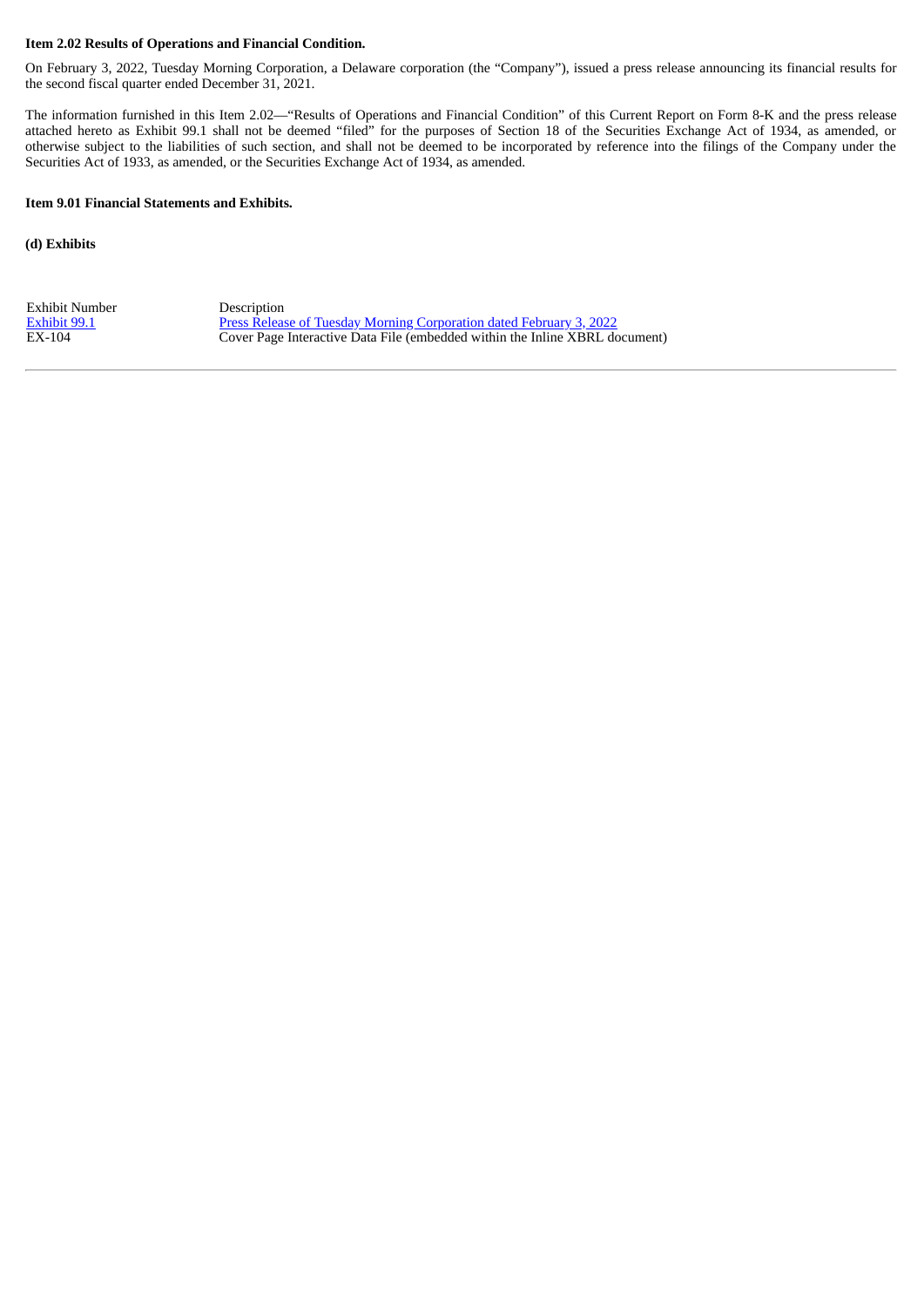#### **SIGNATURES**

Pursuant to the requirements of the Securities Exchange Act of 1934, the registrant has duly caused this report to be signed on its behalf by the undersigned thereunto duly authorized.

#### **TUESDAY MORNING CORPORATION**

(Registrant)

DATE: February 3, 2022 **By:** /s/ Jennifer N. Robinson

Jennifer N. Robinson Executive Vice President and Chief Financial Officer (Principal Financial Officer)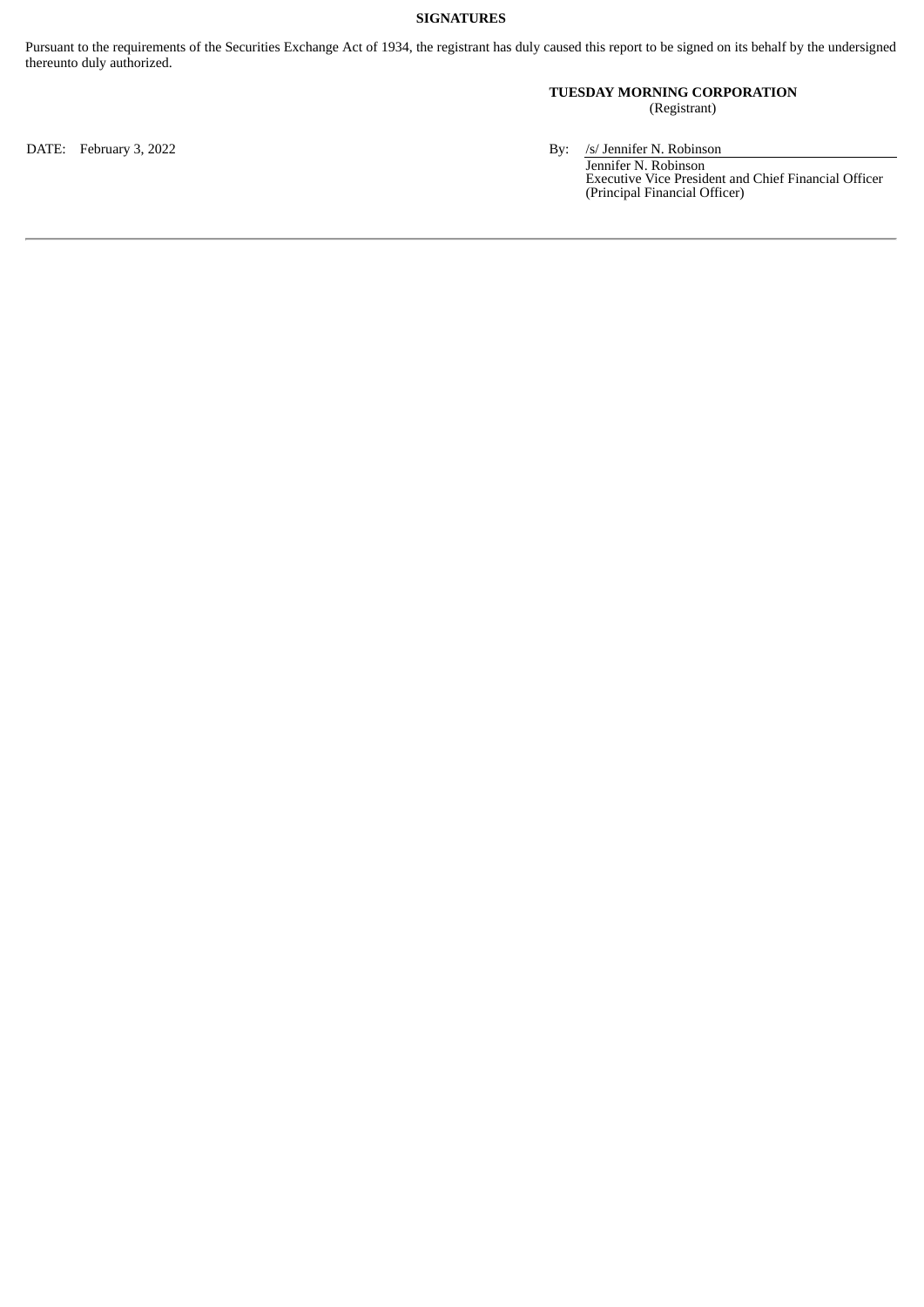#### **TUESDAY MORNING CORPORATION**

#### **ANNOUNCES SECOND QUARTER FISCAL 2022 RESULTS**

#### Q2 fiscal 2022 comparable store sales increased 1.0% versus Q2 fiscal 2020

<span id="page-3-0"></span>First six months of fiscal 2022 comparable store sales increased 1.9% versus first six months of fiscal 2020

**DALLAS, TX – February 3, 2022 – Tuesday Morning Corporation (NASDAQ: TUEM**), a leading off-price retailer of home goods and décor, today announced its results for the second quarter of fiscal 2022 ended December 31, 2021.

Fred Hand, Chief Executive Officer, stated, "We are pleased with our overall execution during the second quarter and with the fact that we achieved a positive comparable store increase versus fiscal 2020 despite ending with 26% less store inventory and being up against 14 promotional events. We ended the second quarter with minimal seasonal carryover, and are very pleased with the level and currency of our store inventories heading into the third quarter. While we are operating in a dynamic macro environment, we continue to be focused on improving our execution of the off price model across all areas of the organization."

Comparability to prior periods is difficult due to the Company's reorganization under Chapter 11, Covid-19, and the elimination of promotional activity. For comparable store sales and inventory specifically, the second quarter and first six months of fiscal 2020 are the most applicable comparisons due to significant impacts from Covid-19 that occurred in the first six months of fiscal 2021. The other financial statement line items are compared to the respective periods in fiscal 2021 as our store count and associated operational costs have changed significantly since fiscal 2020.

#### **Second Quarter Fiscal 2022 Results**

- As of the end of the second quarter fiscal 2022, the Company operated 492 stores compared to 705 stores at the end of the second quarter fiscal 2020 and 490 stores at the end of the second quarter of fiscal 2021.
- Comparable store sales increased 1.0% for the 486 stores that were open in the second quarter of fiscal 2022 and the second quarter of fiscal 2020, despite store inventory ending down 26% compared to the second quarter of fiscal 2020, which included 14 promotional events.
- Net sales were \$251.4 million in the second quarter of fiscal 2022 as compared to \$198.6 million for the second quarter of fiscal 2021.
- Gross margin was \$71.5 million and gross margin rate was 28.5% for the second quarter of fiscal 2022. Gross margin was \$60.1 million and gross margin rate was 30.2% for the second quarter of fiscal 2021.
- SG&A was \$67.7 million in the second quarter of fiscal 2022. As a percentage of net sales, SG&A was 26.9% for the second quarter of fiscal 2022. In the second quarter of fiscal 2021, SG&A was \$63.3 million, and as a percentage of sales SG&A was 31.9% for the period.
- Operating income for the second quarter of fiscal 2022 was \$3.4 million compared to an operating loss of \$4.3 million in the second quarter of fiscal 2021.
- The Company reported net earnings of \$1.9 million, or \$0.02 per share, for the second quarter of fiscal 2022. Net earnings for the second quarter of fiscal 2021 was \$40.3 million, or \$0.88 per share, including reorganization gains of \$48.1 million.
- EBITDA, a non-GAAP measure, was \$7.2 million for the second quarter of fiscal 2022. EBITDA was \$47.6 million for the second quarter of 2021. Adjusted EBITDA, a non-GAAP measure, was \$9.3 million for the second quarter of fiscal 2022. Adjusted EBITDA was \$0.8 million for the second quarter of 2021. A reconciliation of GAAP and non-GAAP measures is provided below.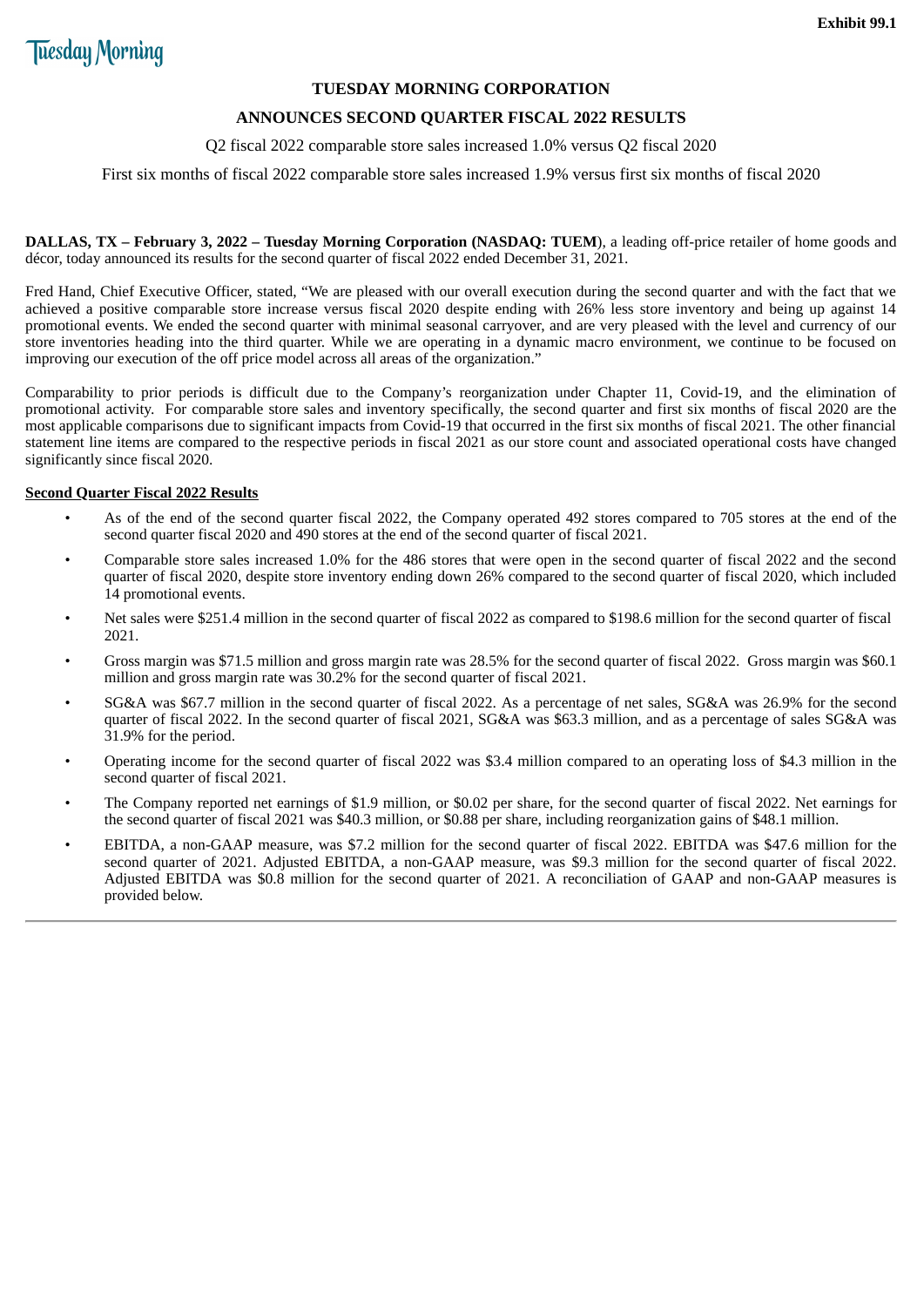#### **First Six Months Fiscal 2022 Results**

- Comparable store sales increased 1.9% for the stores that were open in the first six months of fiscal 2022 and the first six months of fiscal 2020, despite average comparable store inventory being down 39% compared to the first six months of fiscal 2020, which included 23 promotional events.
- Net sales were \$428.3 million in the first six months of fiscal 2022 as compared to \$360.2 million for the prior year period.
- Gross margin was \$122.6 million and gross margin rate was 28.6% for the first six months of fiscal 2022. Gross margin was \$111.1 million and gross margin rate was 30.9% for the first six months of fiscal 2021.
- SG&A was \$127.9 million in first six months of fiscal 2022. As a percentage of net sales, SG&A was 29.9% for the first six months of fiscal 2022. In the first six months of fiscal 2021, SG&A was \$125.4 million, and as a percentage of sales SG&A was 34.8% for the period.
- Operating loss for the first six months of fiscal 2022 was \$8.2 million compared to an operating loss of \$20.8 million in the prior year period.
- The Company reported a net loss of \$12.7 million, or \$(0.15) per share, for the first six months of fiscal 2022. Net earnings for the first six months quarter of fiscal 2021 was \$59.0 million, or \$1.29 per share, including reorganization gains of \$85.8 million
- EBITDA, a non-GAAP measure, was a loss of \$2.4 million for the first six months of fiscal 2022. EBITDA was \$73.1 million for the first six months of 2021. Adjusted EBITDA, a non-GAAP measure, was \$3.6 million for the first six months of fiscal 2022. Adjusted EBITDA was a loss of \$5.2 million for the first six months of fiscal 2021. A reconciliation of GAAP and non-GAAP measures is provided below.

The Company ended the second quarter of fiscal 2022 with \$4.3 million in cash and cash equivalents and \$17.9 million outstanding under its line of credit with availability on the line of \$58.0 million, compared to \$26.2 million in cash and cash equivalents and no borrowings outstanding under its line of credit in the same period of fiscal 2021. Inventories at the end of the second quarter of fiscal 2022 were \$157.1 million compared to \$114.4 million in the same period of fiscal 2021.

#### **Outlook**

The Company expects its third quarter fiscal 2022 comparable store sales to increase in the mid-single digits when compared to the third quarter of fiscal 2021. Comparable stores sales growth for the second half of fiscal 2022 is expected to be in the low to mid-single digits when compared to the second half of fiscal 2021.

The Company continues to expect to report an Adjusted EBITDA loss for fiscal 2022, slightly improved from fiscal 2021.

Gross margin for the second half of the fiscal year is expected to decline as compared to the first half due to higher supply chain costs.

The Company also continues to expect to maintain sufficient liquidity to cover its obligations and plans for the fiscal year.

#### **About Tuesday Morning**

Tuesday Morning Corporation is one of the original off-price retailers specializing in name-brand, high-quality products for the home, including upscale home textiles, home furnishings, housewares, gourmet food, toys and seasonal décor, at prices generally below those found in boutique, specialty and department stores, catalogs and on-line retailers. Based in Dallas, Texas, the Company opened its first store in 1974 and currently operates 492 stores in 40 states. More information and a list of store locations may be found on the Company's website at www.tuesdaymorning.com.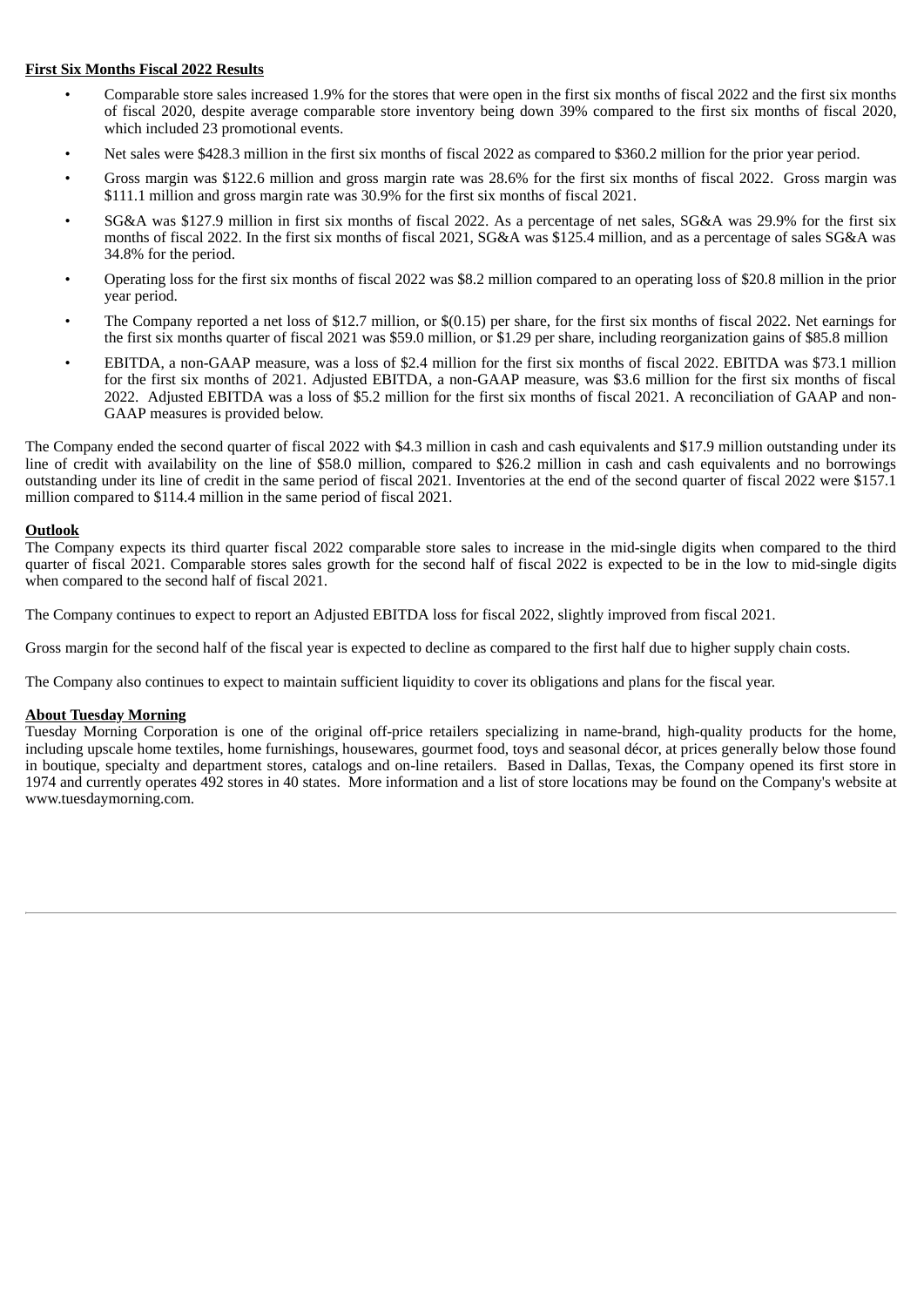#### **Conference Call Information**

Tuesday Morning Corporation's management will hold a conference call to review second quarter fiscal 2022 financial results on February 3, 2022, at 8:00 am Central Time. A live webcast of the conference call will be available in the Investor Relations section of the Company's website at www.tuesdaymorning.com, or you may dial into the conference call at 877-407-9716 or 201-493-6779 if calling internationally approximately ten minutes prior to the start of the call. A replay of the webcast will be accessible through the Company's website for 90 days. A replay of the conference call will also be available from 11:00 am Central Time, February 3, 2022 through 10:59 pm Central Time, February 10, 2022 by dialing 844-512-2921 or 412-317-6671 and entering conference ID number 13726297.

#### **Cautionary Statement Regarding Forward-Looking Statements**

This press release contains forward-looking statements, which are based on management's current expectations, estimates and projections. Forward-looking statements typically are identified by the use of terms such as "may," "will," "should," "expect," "anticipate," "believe," "estimate," "intend" and similar words, although some forward-looking statements are expressed differently. Forward-looking statements include statements regarding management's plans and strategies and projections with respect to Adjusted EBITDA, cash flow and liquidity. The forward-looking statements in this press release are subject to risks and uncertainties that could cause actual results to differ materially from those reflected in the forward-looking statements.

Reference is hereby made to the Company's filings with the Securities and Exchange Commission, including, but not limited to, "Item 1A. Risk Factors" of the Company's most Annual Report on Form 10-K for the fiscal year ended June 30, 2021, for examples of risks, uncertainties and events that could cause our actual results to differ materially from the expectations expressed in our forward-looking statements. These risks, uncertainties and events also include, but are not limited to, the following: the effects and length of the COVID-19 pandemic; changes in economic and political conditions which may adversely affect consumer spending; our ability to identify and respond to changes in consumer trends and preferences; our ability to mitigate reductions of customer traffic in shopping centers where our stores are located; increases in the cost or a disruption in the flow of our products, including the extent and duration of the ongoing impacts to domestic and international supply chains from the COVID-19 pandemic; our ability to continuously attract buying opportunities for off-price merchandise and anticipate consumer demand; our ability to obtain merchandise on varying payment terms; our ability to successfully manage our inventory balances profitably; our ability to effectively manage our supply chain operations; loss of, disruption in operations of, or increased costs in the operation of our distribution center facility; unplanned loss or departure of one or more members of our senior management or other key management; increased or new competition; our ability to maintain and protect our information technology systems and technologies and related improvements to support our growth; increases in fuel prices and changes in transportation industry regulations or conditions; changes in federal tax policy including tariffs; the success of our marketing, advertising and promotional efforts; our ability to attract, train and retain quality employees in appropriate numbers, including key employees and management; increased variability due to seasonal and quarterly fluctuations; our ability to protect the security of information about our business and our customers, suppliers, business partners and employees; our ability to comply with existing, changing and new government regulations; our ability to manage risk to our corporate reputation from our customers, employees and other third parties; our ability to manage litigation risks from our customers, employees and other third parties; our ability to manage risks associated with product liability claims and product recalls; the impact of adverse local conditions, natural disasters and other events; our ability to manage the negative effects of inventory shrinkage; our ability to manage exposure to unexpected costs related to our insurance programs; increased costs or exposure to fraud or theft resulting from payment card industry related risk and regulations; and our ability to maintain an effective system of internal controls over financial reporting. The Company's filings with the SEC are available at the SEC's web site at www.sec.gov.

The forward-looking statements made in this press release relate only to events as of the date on which the statements were made. Except as may be required by law, the Company disclaims obligations to update any forward-looking statements to reflect events and circumstances after the date on which the statements were made or to reflect the occurrence of unanticipated events. Investors are cautioned not to place undue reliance on any forward-looking statements.

**INVESTOR RELATIONS:** Caitlin Churchill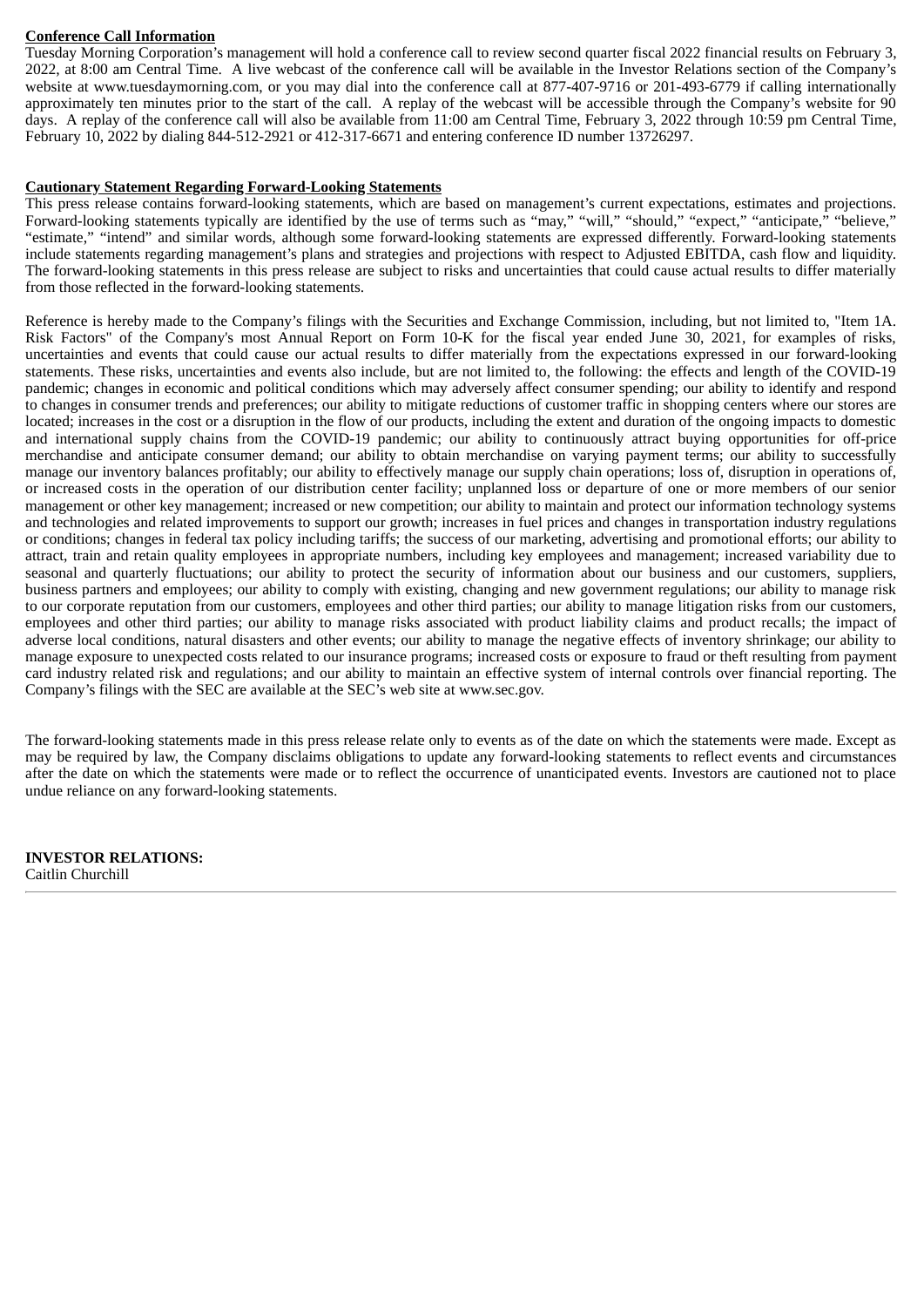ICR 203-682-8200 Caitlin.Churchill@icrinc.com

**MEDIA:** TuesdayMorning@edelman.com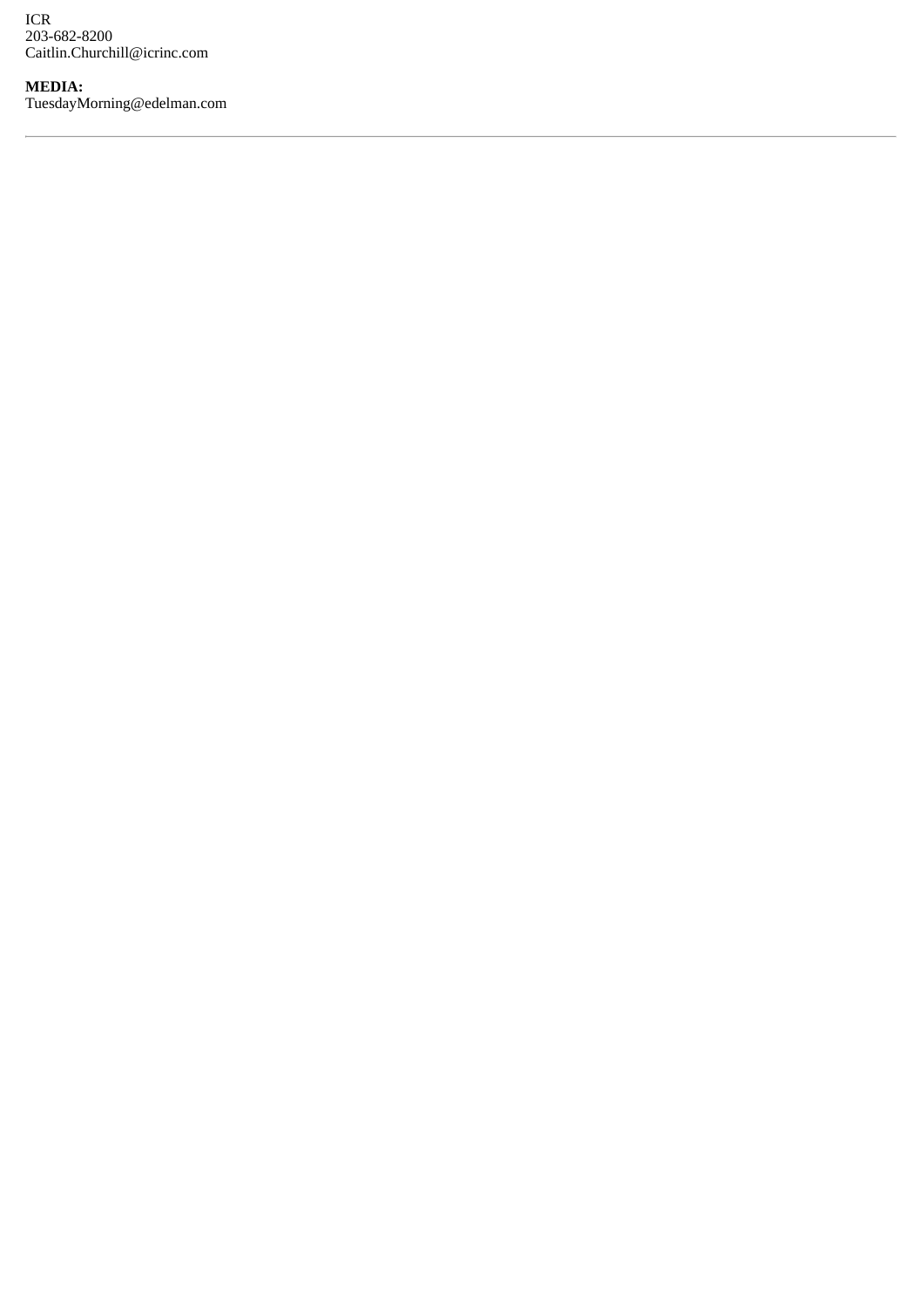#### **Tuesday Morning Corporation Condensed Consolidated Balance Sheet** *(In thousands)*

|                                            | December 31,<br>2021<br>(unaudited) |         |           | June 30, 2021 |             | December 31,<br>2020 |  |
|--------------------------------------------|-------------------------------------|---------|-----------|---------------|-------------|----------------------|--|
|                                            |                                     |         | (audited) |               | (unaudited) |                      |  |
| Cash and cash equivalents                  | \$                                  | 4,321   | \$        | 6,534         | \$          | 26,244               |  |
| Restricted cash                            |                                     |         |           | 22,321        |             | 100,490              |  |
| Inventories                                |                                     | 157,067 |           | 145,075       |             | 114,424              |  |
| Prepaid expenses and other                 |                                     | 10,468  |           | 8,871         |             | 15,803               |  |
| <b>Current assets</b>                      |                                     | 171,856 |           | 182,801       |             | 256,961              |  |
| Property and equipment, net                |                                     | 32,131  |           | 37,784        |             | 41,838               |  |
| Operating lease right-of-use assets        |                                     | 178,794 |           | 193,244       |             | 216,871              |  |
| Other                                      |                                     | 3,654   |           | 4,055         |             | 6,299                |  |
| <b>Total Assets</b>                        | \$                                  | 386,435 | \$        | 417,884       | \$          | 521,969              |  |
| Accounts payable                           | \$                                  | 36,579  | \$        | 45,930        | \$          | 31,971               |  |
| <b>Accrued liabilities</b>                 |                                     | 45,194  |           | 46,454        |             | 48,773               |  |
| <b>Operating lease liabilities</b>         |                                     | 57,838  |           | 54,632        |             | 53,155               |  |
| <b>Total current liabilities</b>           |                                     | 139,611 |           | 147,016       |             | 133,899              |  |
| Operating lease liabilities-non-current    |                                     | 136,181 |           | 156,240       |             | 183,117              |  |
| Borrowings under revolving credit facility |                                     | 17,860  |           | 12,000        |             |                      |  |
| Long term debt                             |                                     | 28,448  |           | 26,374        |             | 24,439               |  |
| Other non-current liabilities              |                                     | 719     |           | 3,432         |             | 2,859                |  |
| Asset retirement obligation - non-current  |                                     | 1,085   |           | 1,021         |             | 971                  |  |
| Liabilities subject to compromise          |                                     |         |           |               |             | 110,043              |  |
| <b>Total Liabilities</b>                   |                                     | 323,904 |           | 346,083       |             | 455,328              |  |
| <b>Stockholders' Equity</b>                |                                     | 62,531  |           | 71,801        |             | 66,641               |  |
| <b>Total Liabilities and Equity</b>        | \$                                  | 386,435 | \$        | 417,884       | \$          | 521,969              |  |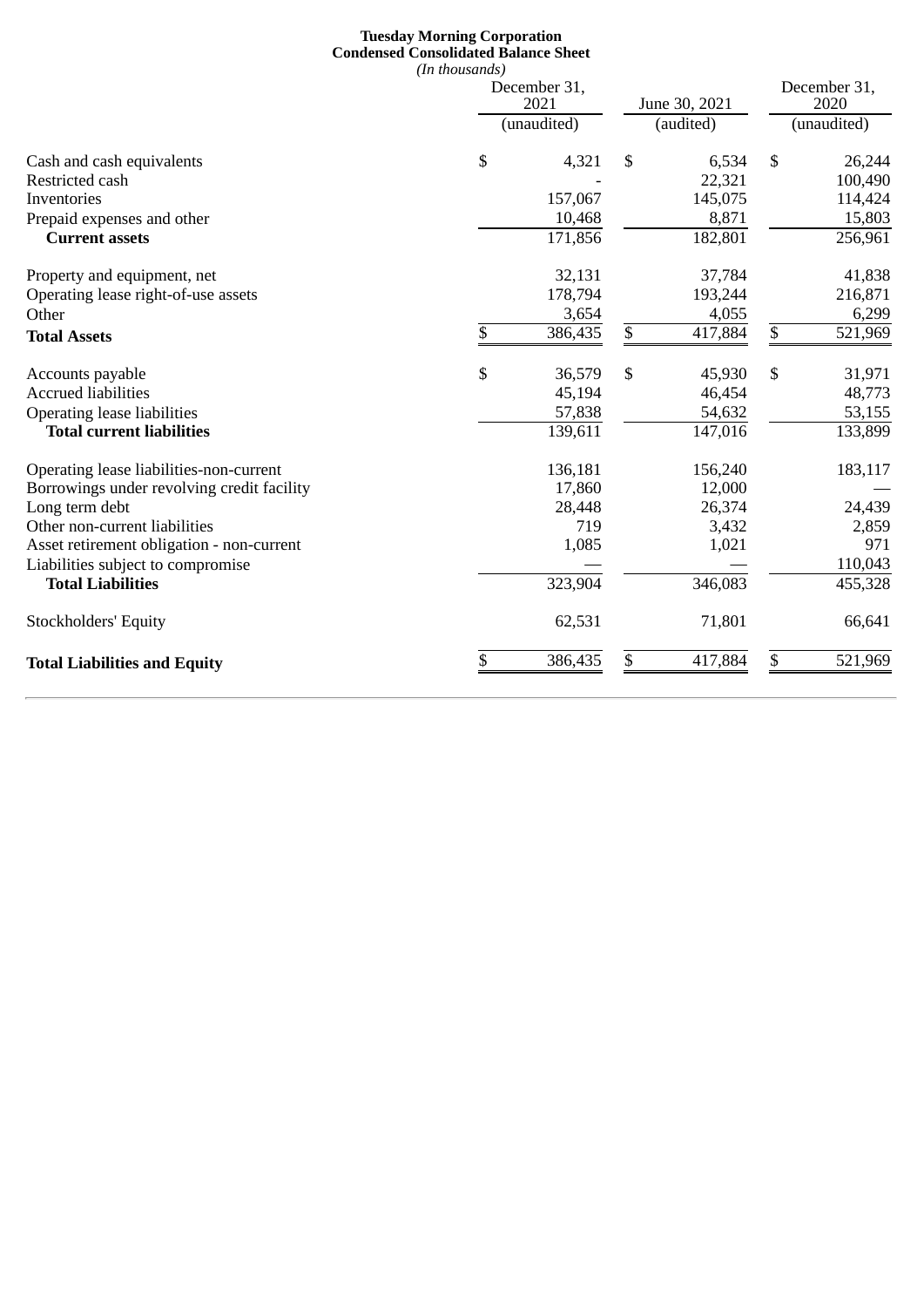#### **Tuesday Morning Corporation Condensed Consolidated Statement of Operations** *(In thousands, except per share data)*

unaudited

|                                                                                         | For the Three Months Ended<br>December 31, |         |    | For the Six Months Ended |    |             |     |           |
|-----------------------------------------------------------------------------------------|--------------------------------------------|---------|----|--------------------------|----|-------------|-----|-----------|
|                                                                                         |                                            |         |    | December 31,             |    |             |     |           |
|                                                                                         |                                            | 2021    |    | 2020                     |    | 2021        |     | 2020      |
| Net sales                                                                               | \$                                         | 251,382 | \$ | 198,625                  | \$ | 428,254     | \$. | 360,171   |
| Cost of sales                                                                           |                                            | 179,838 |    | 138,571                  |    | 305,696     |     | 249,047   |
| Gross margin                                                                            |                                            | 71,544  |    | 60,054                   |    | 122,558     |     | 111,124   |
| Selling, general and administrative expenses                                            |                                            | 67,662  |    | 63,348                   |    | 127,939     |     | 125,418   |
| Restructuring, impairment, and abandonment                                              |                                            |         |    |                          |    |             |     |           |
| charges                                                                                 |                                            | 436     |    | 1,018                    |    | 2,866       |     | 6,507     |
| Operating earnings/(loss) before interest,<br>reorganization and other income/(expense) |                                            | 3,446   |    | (4,312)                  |    | (8,247)     |     | (20, 801) |
| Other income/(expense):                                                                 |                                            |         |    |                          |    |             |     |           |
| Interest expense                                                                        |                                            | (1,885) |    | (2,514)                  |    | (3,601)     |     | (5,267)   |
| Reorganization items, net                                                               |                                            | 241     |    | 48,142                   |    | (1,051)     |     | 85,766    |
| Other income, net                                                                       |                                            | 83      |    | (198)                    |    | 132         |     | (192)     |
| Earnings/(loss) before income taxes                                                     |                                            | 1,885   |    | 41,118                   |    | (12,767)    |     | 59,506    |
| Income tax expense/(benefit)                                                            |                                            | (9)     |    | 779                      |    | (58)        |     | 543       |
| Net earnings/(loss)                                                                     | \$                                         | 1,894   | \$ | 40,339                   | \$ | (12,709)    | \$  | 58,963    |
| <b>Earnings Per Share</b>                                                               |                                            |         |    |                          |    |             |     |           |
| Net earnings/(loss) per common share:                                                   |                                            |         |    |                          |    |             |     |           |
| <b>Basic</b>                                                                            | \$                                         | 0.02    | \$ | 0.88                     | \$ | $(0.15)$ \$ |     | 1.29      |
| <b>Diluted</b>                                                                          | \$                                         | 0.02    | \$ | 0.88                     | \$ | $(0.15)$ \$ |     | 1.29      |
| Weighted average number of common shares:                                               |                                            |         |    |                          |    |             |     |           |
| <b>Basic</b>                                                                            |                                            | 84,677  |    | 45,511                   |    | 84,494      |     | 45,460    |
| Diluted                                                                                 |                                            | 89,398  |    | 45,511                   |    | 84,494      |     | 45,460    |
|                                                                                         |                                            |         |    |                          |    |             |     |           |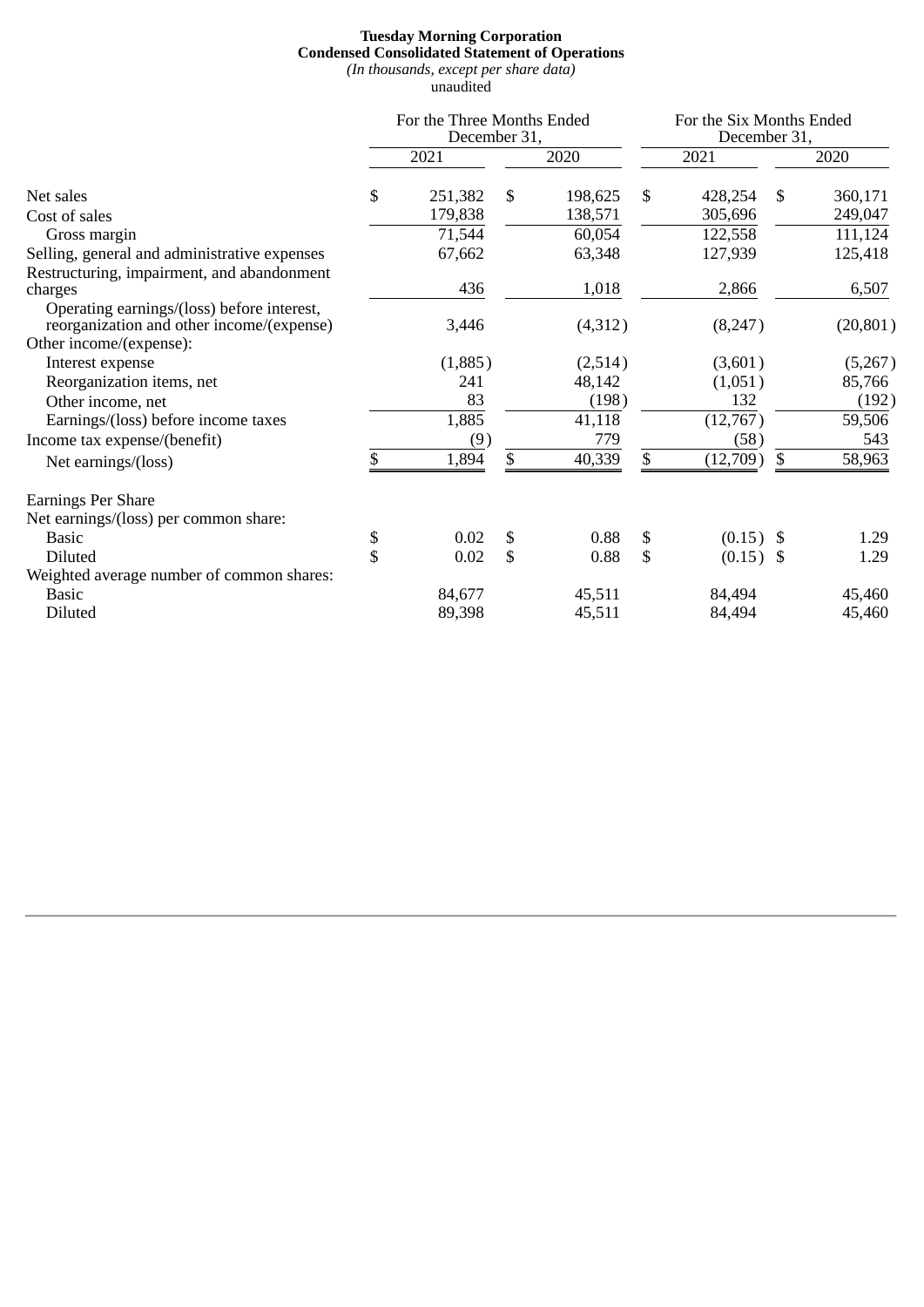#### **Tuesday Morning Corporation Condensed Consolidated Statement of Cash Flows** *(In thousands)* unaudited

|                                                                                |                |      | For the Six Months Ended December 31, |  |  |
|--------------------------------------------------------------------------------|----------------|------|---------------------------------------|--|--|
|                                                                                | 2021           | 2020 |                                       |  |  |
| Cash flows from operating activities                                           |                |      |                                       |  |  |
| Net earnings/(loss)                                                            | \$<br>(12,709) | S    | 58,963                                |  |  |
| Adjustments to reconcile net earnings/(loss) to net cash provided by/(used) in |                |      |                                       |  |  |
| operating activities:                                                          |                |      |                                       |  |  |
| Depreciation and amortization                                                  | 6,806          |      | 8,306                                 |  |  |
| Loss on impairment and abandonment of assets                                   | 2,126          |      | 5,638                                 |  |  |
| Amortization of financing costs and interest expense                           | 2,565          |      | 4,747                                 |  |  |
| (Gain)/loss on disposal of assets                                              | 69             |      | (1,429)                               |  |  |
| Gain on sale-leaseback                                                         |                |      | (49, 639)                             |  |  |
| Share-based compensation                                                       | 3,045          |      | 964                                   |  |  |
| Gain on lease terminations                                                     |                |      | (93, 264)                             |  |  |
| Deferred income taxes                                                          | (118)          |      |                                       |  |  |
| Construction allowances from landlords                                         | 449            |      | 120                                   |  |  |
| Change in operating assets and liabilities                                     | (29, 446)      |      | 54,976                                |  |  |
| Net cash used in operating activities                                          | (27, 213)      |      | (10, 618)                             |  |  |
| Cash flows from investing activities                                           |                |      |                                       |  |  |
| Capital expenditures                                                           | (3,536)        |      | (1, 392)                              |  |  |
| Proceeds from sale-leaseback                                                   |                |      | 68,566                                |  |  |
| Proceeds from sales of assets                                                  |                |      | 1,896                                 |  |  |
| Net cash provided by/(used in) investing activities                            | (3,536)        |      | 69,070                                |  |  |
| Cash flows from financing activities                                           |                |      |                                       |  |  |
| Proceeds from borrowings under revolving credit facility                       | 471,990        |      | 424,659                               |  |  |
| Repayments of borrowings under revolving credit facility                       | (466, 130)     |      | (424, 759)                            |  |  |
| Proceeds from term loan                                                        |                |      | 25,000                                |  |  |
| Proceeds from the exercise of employee stock options                           | 467            |      |                                       |  |  |
| Tax payments related to vested stock awards                                    | (12)           |      |                                       |  |  |
| Payments on finance leases                                                     | (100)          |      | (120)                                 |  |  |
| Payments of financing fees                                                     |                |      | (3, 174)                              |  |  |
| Net cash provided by financing activities                                      | 6,215          |      | 21,606                                |  |  |
|                                                                                |                |      |                                       |  |  |
| Net increase (decrease) in cash, cash equivalents and restricted cash          | (24, 534)      |      | 80,058                                |  |  |
| Cash, cash equivalents and restricted cash at beginning of period              | 28,855         |      | 46,676                                |  |  |
| Cash, cash equivalents and restricted cash at end of period                    | \$<br>4,321    | \$   | 126,734                               |  |  |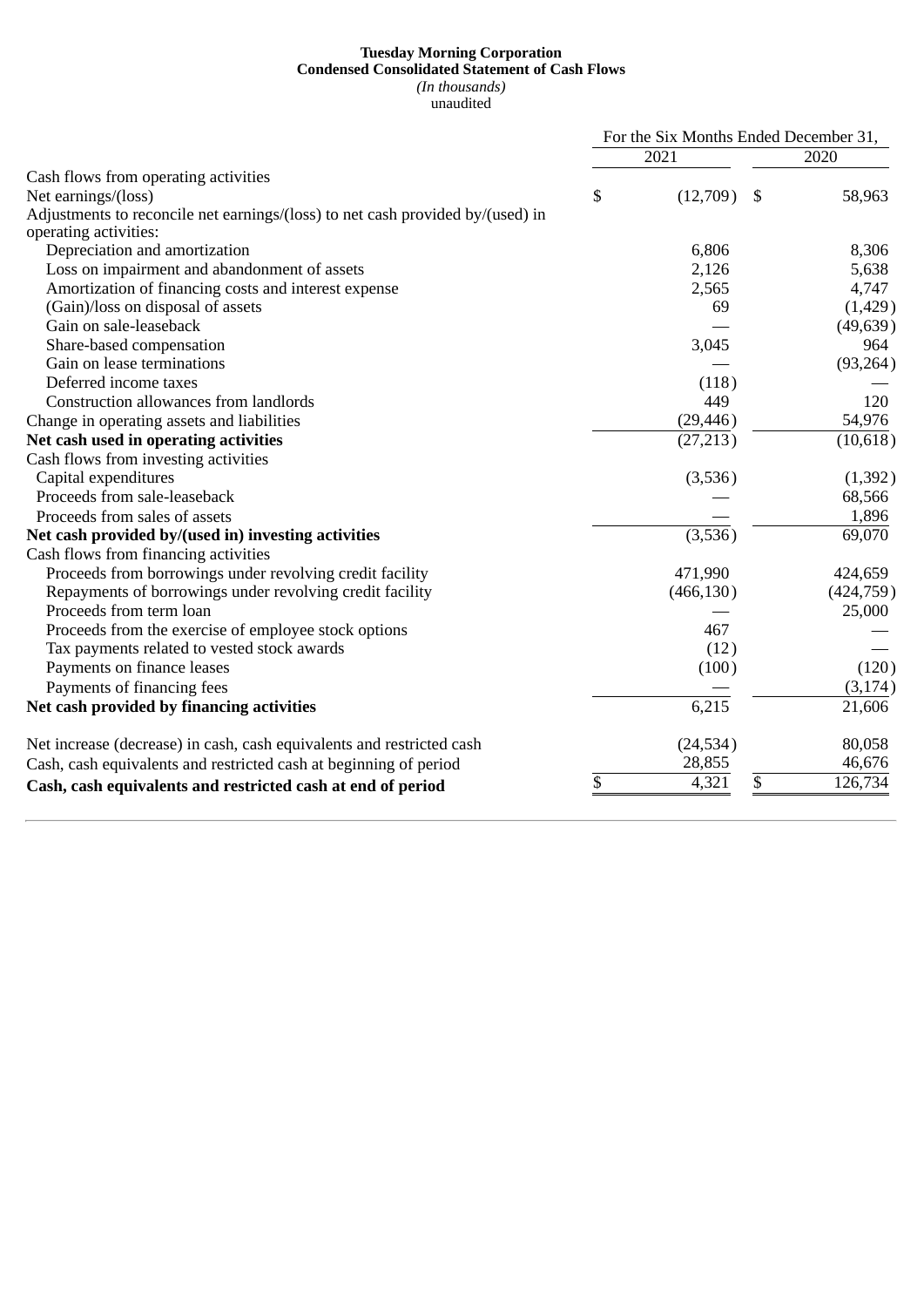#### **Tuesday Morning Corporation Non-GAAP Financial Measures** Unaudited

#### **Non-GAAP Financial Measures**

We define EBITDA as net earnings or net loss before interest, income taxes, depreciation, and amortization. Adjusted EBITDA reflects further adjustments to EBITDA to eliminate the impact of certain items, including certain non-cash items and other items that we believe are not representative of our core operating performance. These measures are not presentations made in accordance with GAAP. EBITDA and Adjusted EBITDA should not be considered as alternatives to net income or loss as a measure of operating performance. In addition, EBITDA and Adjusted EBITDA are not presented as a measure of liquidity. EBITDA and Adjusted EBITDA should not be considered in isolation, or as substitutes for analysis of our results as reported under GAAP and Adjusted EBITDA should not be construed as an inference that our future results will be unaffected by such adjustments. We believe it is useful for investors to see these EBITDA and Adjusted EBITDA measures that management uses to evaluate our operating performance. These non-GAAP financial measures are included to supplement our financial information presented in accordance with GAAP and because we use these measures to monitor and evaluate the performance of our business as a supplement to GAAP measures and we believe the presentation of these non-GAAP measures enhances investors' ability to analyze trends in our business and evaluate our performance. EBITDA and Adjusted EBITDA are also frequently used by analysts, investors and other interested parties to evaluate companies in our industry. The non-GAAP measures presented may not be comparable to similarly titled measures used by other companies.